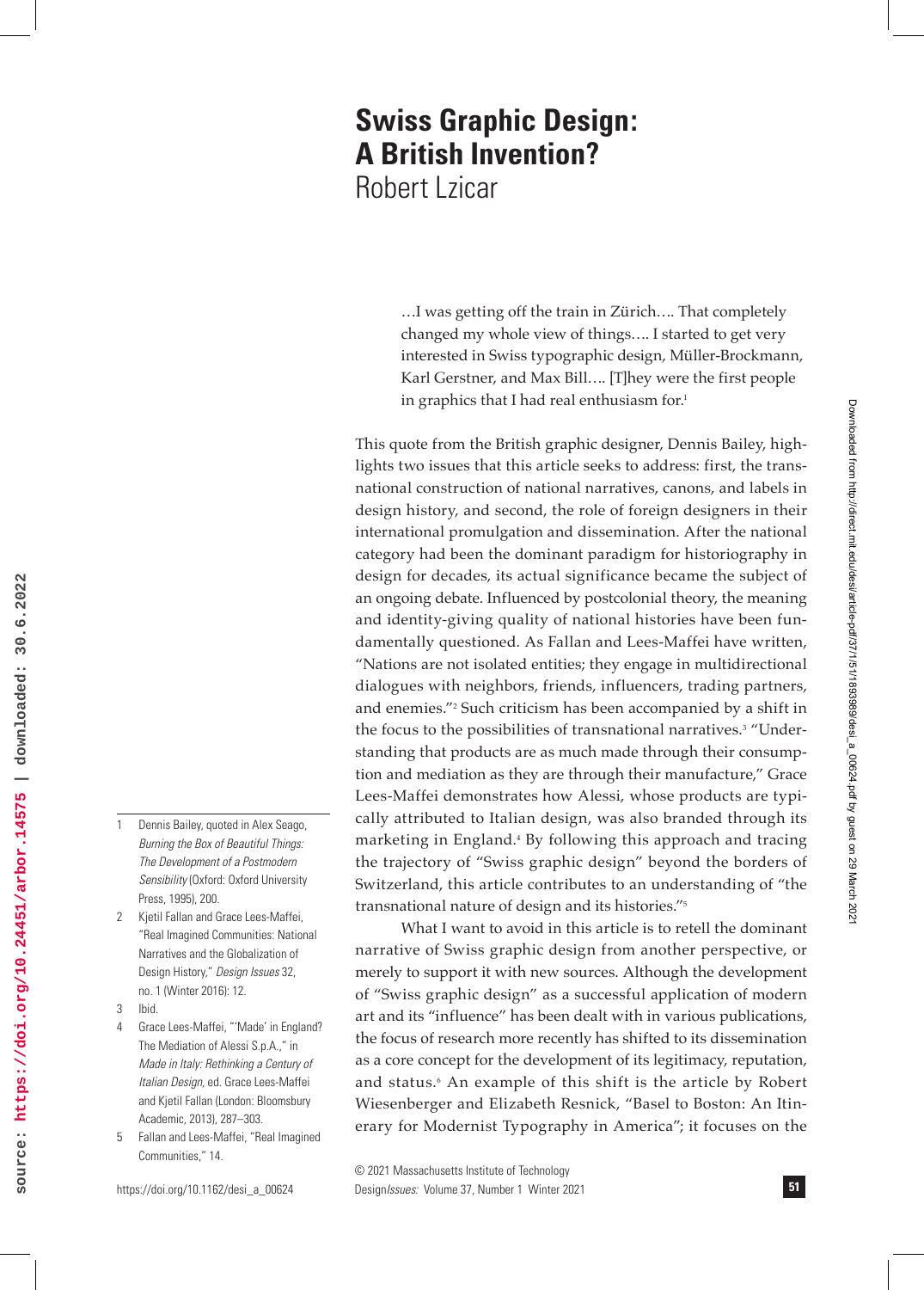- 6 For a detailed literature review, see, e.g., Robert Lzicar and Davide Fornari, "Writing Graphic Design History in Switzerland," in *Mapping Graphic Design History in Switzerland,* ed. Davide Fornari and Robert Lzicar (Zürich: Triest Verlag, 2016), 8–17.
- 7 Robert Wiesenberger and Elizabeth Resnick, "Basel to Boston: An Itinerary for Modernist Typography in America," *Design Issues* 34, no. 3 (Summer 2018): 28–41.
- 8 Lzicar and Fornari, "Writing Graphic Design History in Switzerland," 8.
- 9 In addition to the author, participants included Peter J. Schneemann (as leader of the subproject, "Strategies of Dissemination"), Roland Früh, Ueli Kaufmann, and Sara Zeller. I am grateful for our discussions and their comments, without which this article could not have been written.
- 10 This triangulation was particularly necessary because not every archive we visited was equally rich in graphic design pertaining to Swiss modernism. For example, the Victoria & Albert Archives was not interested in modern graphic design in the early years of "konstruktive Gebrauchsgrafik." The Royal College of Art held onto the term, "commercial art," for a long time before it slowly modernized itself, but without much "enthusiasm for contemporary European modernism." See Jay McCauley Bowstead, "Ark Magazine from Cover to Cover," in *Ark: Words and Images from the Royal College of Art Magazine 1950–1978*, ed. Royal College of Art (London: CWRCA [Royal College of Art], 2014), 5.
- 11 Robin Kinross, *Modern Typography: An Essay in Critical History* (London: Hyphen Press, 1992), 124; and Richard Hollis, *Graphic Design: A Concise History* (London, New York: Thames & Hudson, 2001), 14–15. Karl Gerstner, Markus Kutter, *die neue Graphik/the new graphic art/le nouvel art graphique* (Teufen Niggli, 1959).

hitherto little-known protagonist, Thérèse Moll, and thereby illustrates in literal terms the migration of modern design methods from Switzerland to the United States—or more precisely, from the Allgemeine Gewerbeschule Basel (AGS) [Basel School of Design] to the MIT Office of Publications.7 Although the importance of individuals for the dissemination of "Swiss graphic design" is also relevant in this article, I aim instead to disclose discursive mechanisms by investigating the complex interaction of various levels of discourse across national borders—such as personal experiences, designed objects, journalism, history books, and teaching and lecturing about graphic design.

British graphic designers showed an early interest in "konstruktive Gebrauchsgrafik" [constructive applied graphics] as "a professional designation resulting from a reform debate on the function of applied graphics in Switzerland during the 1950s."8 The role of graphic designers and of authors like Richard Hollis in spreading the label, "Swiss graphic design," internationally is evident, but less is known about the process and effects of transnational exchange in design. So how did British graphic designers and experts learn about graphic design from Switzerland in the second half of the 1950s? How did they interpret "konstruktive Gebrauchsgrafik" in their designs and writings? How did the resulting objects and texts establish and disseminate the labels Swiss Style, "Swiss graphic design," or "Swiss typography" in Britain and abroad? And, by so doing, how did they contribute to our current understanding of "Swiss graphic design"? To find answers to these questions, researchers from the project, "Swiss Graphic Design and Typography Revisited," spent one week in London engaged in first-hand inquiries.9 This article triangulates statements from our conversations with designers and experts with quotations from publications and with findings from analyzing designed objects that we came across in archives and exhibitions, either during our trip or during subsequent research on our return home.10

### **Border Crossings**

That printed matter in particular contributed to spreading graphic design from Switzerland in Britain is well known. According to both Robin Kinross and Hollis, the magazines *Neue Grafik/New Graphic Design/Graphisme Actuel* (1958–1965), *Graphis* (from 1944 onward), and the book *die neue Graphik/the new graphic art/le nouvel art* graphique by Karl Gerstner and Markus Kutter (1959) contributed most to the spread of graphic design from Switzerland in Britain.11 In England at that time, "there was little understanding of a European modernist tradition," and a notion of graphic design as "commercial art" dominated the discourse.12 As a result, it was much less common for English trade journals to report on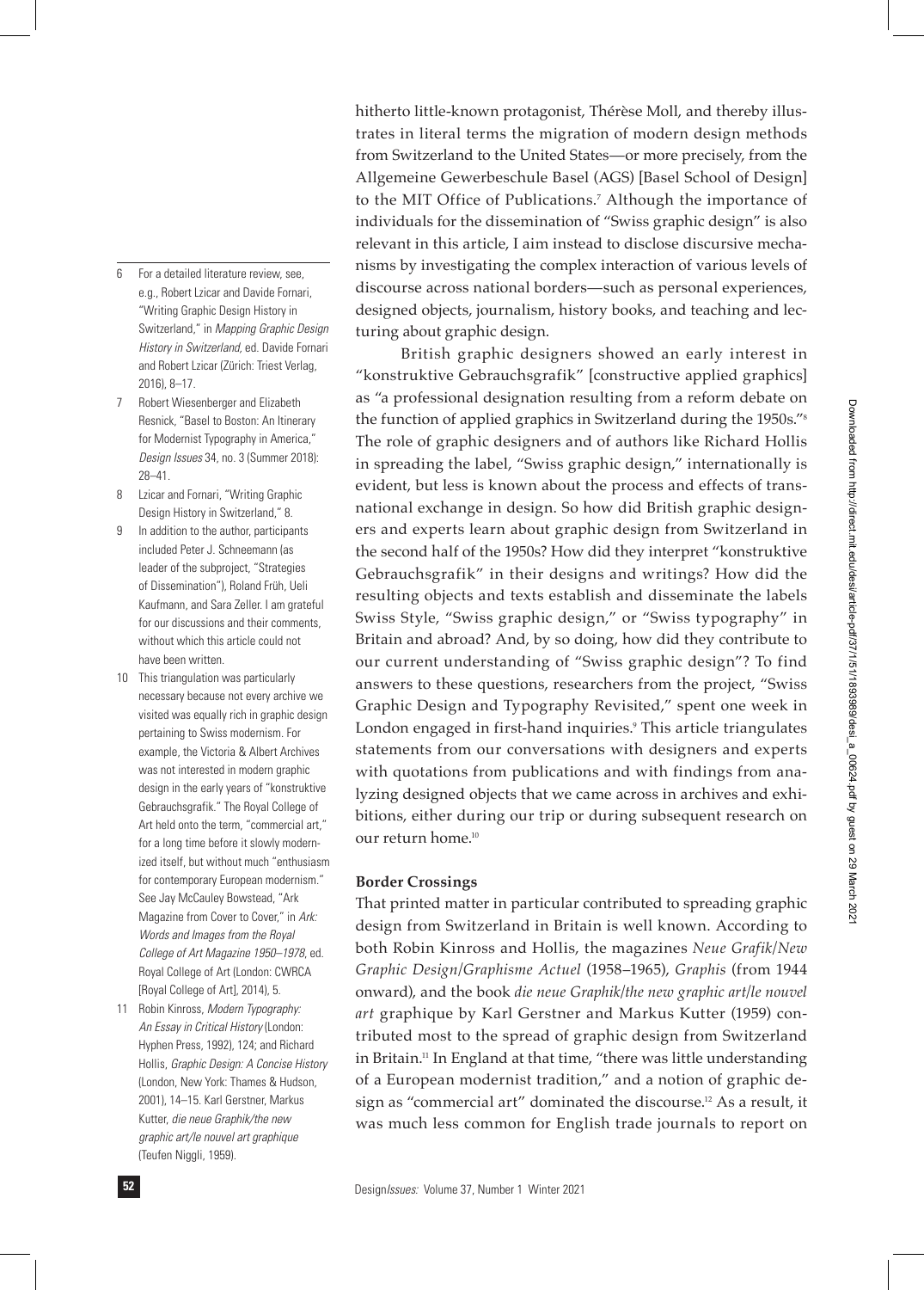modern graphic design or even to publish articles by continental practitioners. That magazines from Switzerland were in demand among English graphic designers of a new generation thus comes as no surprise.13 By providing "plenty of examples of what were called 'constructive' graphics," the magazines "opened up a new world to young designers in England," to those who were "looking for some discipline, and a way of working that matched contemporary technology."14

Kinross and Hollis agree that the "prime document in the international transmission of Swiss typography and its methods," as Kinross put it, was *Gestaltungsprobleme des Grafikers/The Graphic Artist and his Design Problems/Les problèmes d'un artiste graphique* by Josef Müller-Brockmann, published in 1961.15 Hollis writes retrospectively about this book that, by "turning the experimental achievements of the pioneers [of the 1920s and 1930s] into a method, [it] was the first to demonstrate a logical means of ordering elements of design in a layout."16 So on the one hand, *Gestaltungsprobleme des Grafikers/The Graphic Artist and his Design Problems/Les problèmes d'un artiste graphique* offered British practitioners both a visual introduction to modern typography and a tradition they could fit into; on the other hand, it also enabled British readers to come into contact with a selection of graphic design from Switzerland that was dominated by a group of Swiss graphic designers who were particularly good at promoting their personal theories in appropriately modern, high-quality design publications.17

An important factor for the reach of Swiss design was that many of these publications appeared in English, in addition to other languages. Meanwhile, the professional magazine, *Typografische Monatsblätter/Revue suisse de l'imprimerie/Swiss Typographic Magazine* (1933–2014), played a less important role because it was published only in German and French at that time and available only by subscription, making access to it more complicated.18 In contrast, the magazine *Neue Grafik/New Graphic Design/Graphisme Actuel* was available "as soon as it was launched," according to Hollis, "in the London artists' bookshop Tiranti."<sup>19</sup> Availability clearly was just as relevant in determining the influence of the books and magazines as their language was.20 In addition to the migration of media from Switzerland to England, the travel experiences of British graphic designers also were relevant for the dissemination of Swiss graphic design in their homeland. They set off for Switzerland to see firsthand what they had discovered in the magazines and books.<sup>21</sup> This tradition can be traced back to the period before the World War II, when Ruari McLean traveled to Switzerland to exchange ideas with Jan Tschichold and other colleagues and to initiate collaborations; he was followed by Herbert Spencer after the war.<sup>22</sup> However, in the 1950s, British graphic

- 12 Richard Hollis, "Neue Grafik and British Designers," in *Neue Grafik/New Graphic Design/Graphisme Actuel 1958–1965,* ed. Lars Müller (Zürich: Lars Müller Publishers, 2014), n.p.
- 13 Ibid.
- 14 Richard Hollis, "Emil Ruder: Craftsman with Words," *Typografische Monatsblätter/Revue suisse de l'imprimerie/ Swiss Typographic Magazine,* no. 4 (2014): 13.
- 15 Kinross, *Modern Typography,* 125. Josef Müller-Brockmann, *Gestaltungsprobleme des Grafikers/The Graphic Artist and his Design Problems/Les problèmes d'un artiste graphique* (Teufen: Niggli, 1961).
- 16 Richard Hollis, "Josef Müller-Brockmann," in *About Graphic Design,* ed. Richard Hollis (London: Occasional Papers, 2012), 98.
- 17 For an investigation of the contribution of the design of publications and exhibitions to the historiography of Swiss graphic design, see Robert Lzicar and Amanda Unger, "Designed Histories: Visual Historiography and Canonization in Swiss Graphic Design History," in *Mapping Graphic Design History in Switzerland,* ed. Davide Fornari and Robert Lzicar (Zürich: Triest Verlag, 2016), 249–76.
- 18 James Mosley, conversation with Peter J. Schneemann, Roland Früh, Ueli Kaufmann, Robert Lzicar, and Sara Zeller, London, October 18, 2017.
- 19 Hollis, "Neue Grafik and British Designers."
- 20 The four national languages of Switzerland are German, French, Italian and Romansh, with most publications in graphic design being published trilingually in German, French and English, reflecting the editors' awareness for the international dissemination of their ideas.
- 21 Richard Hollis, conversation with Peter J. Schneemann, Roland Früh, Ueli Kaufmann, Robert Lzicar, and Sara Zeller, London October 21, 2017.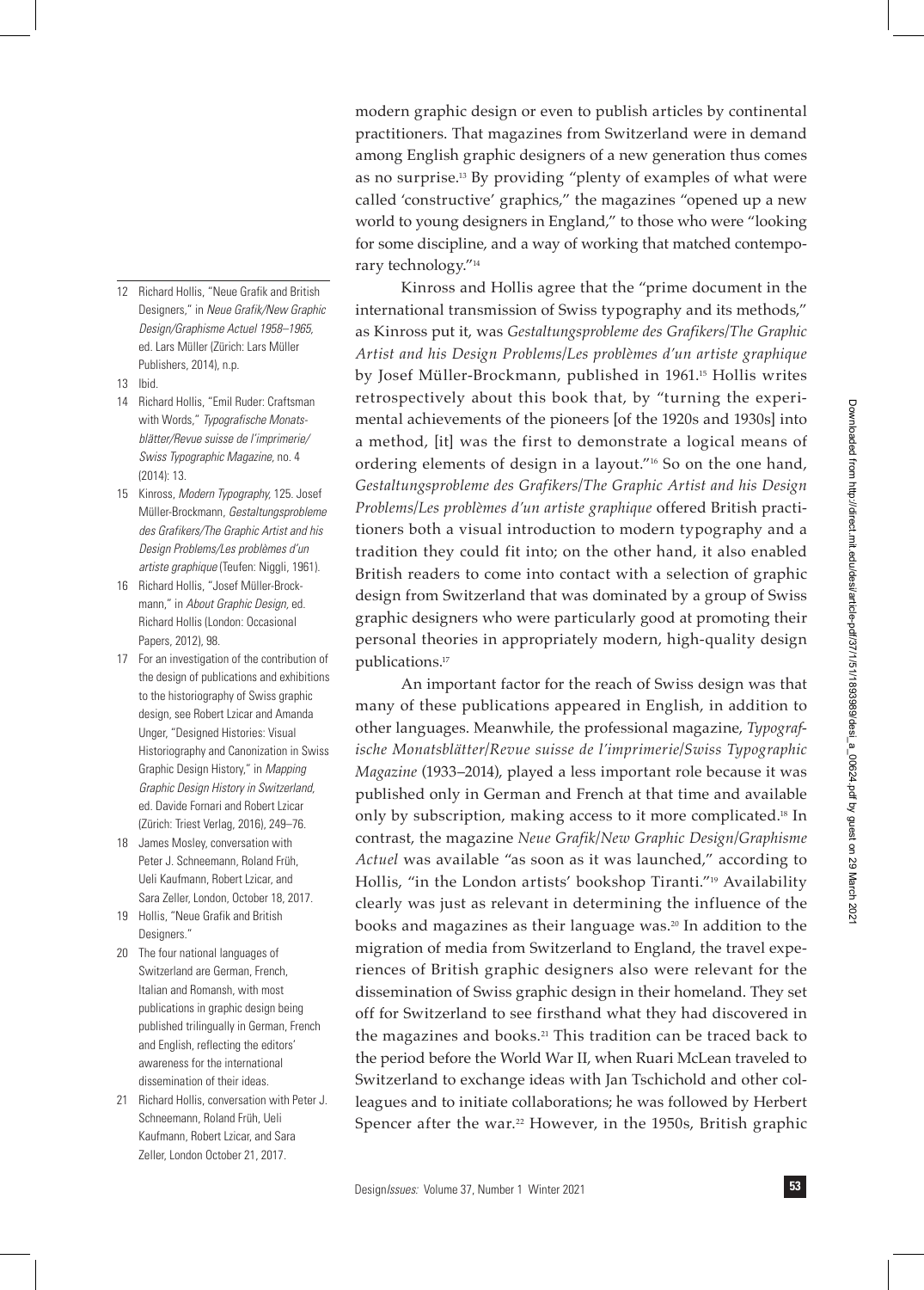designers were also driven abroad by "austerity and optimism" because the advertising economy in print media in Britain had suffered massively from the damage caused by the World War II.<sup>23</sup> Some of these designers stayed to work in Switzerland, while others went on a "grand tour" to visit various studios and schools, especially in the German-speaking part of the country. In strong contrast to Britain, Switzerland survived the war without significant damage. It also had accepted several graphic designers as refugees who brought their own knowledge and skills with them, and it had learned to recognize the potential of printed matter both for its "geistige Landesverteidigung" [spiritual national defense] during the war and for its economic development in the years thereafter. Furthermore, Switzerland had a well-established professional design culture, including schools, associations, and regular publications devoted to design.<sup>24</sup> Graphic designers from Britain thus experienced Switzerland as a place with an "extraordinary visual culture," according to Hollis.25 It seems to have provided some comfort in the face of their own country's plight and, at the same time, provided a model for the future development of graphic design as a modern practice.

British graphic designers were fascinated not only by the visual culture in Switzerland but also by its significance. Dennis Bailey had trained at the Royal College of Art (RCA) before moving to Switzerland in 1956 to accept a position as assistant editor of Graphis magazine in Zurich.<sup>26</sup> For him, "Swiss graphic design appeared to reconcile fine art and commercial design because 'it was based on rational structures, it was abstract."<sup>27</sup> Like Bailey, Hollis also noticed differences between Swiss and British graphic design during his journey through Switzerland in 1958, when he visited Richard Paul-Lohse, Josef Müller-Brockmann, and others. At the Kunstgewerbeschule Zürich [Zurich School of Arts and Crafts], Hollis noticed the "strict discipline" in contrast "to the casually bohemian atmosphere of an English art school."<sup>28</sup> These British designers let themselves be guided by their fascination for a visual language that was little known to them; the people and places they chose to visit and the statements they have made about their time there altogether imply that their reception of Swiss graphic design did not engage with the plurality of its visual manifestations in everyday Swiss life. Instead, they were focused on the characteristics and actors of "konstruktive Gebrauchsgrafik." Afterward, the British practitioners who had gotten to know Switzerland personally went about spreading their interpretation of it through conversations, reports, interviews, and books and, above all, through their own designs that reflected their experiences. That Bailey, after his return to London, "became one of the first foreign designers to work in the Swiss Style" seems

- 22 Paul Stiff, "Austerity, Optimism: Modern Typography in Britain after the War," in *Modern Typography in Britain: Graphic Design, Politics and Society,* ed. Paul Stiff, *Typography Papers* 8 (London: Hyphen Press, 2009), 40.
- 23 For a description of the conditions in Britain at that time, see, e.g., Stiff, "Austerity, Optimism."
- 24 For a description of the conditions in Switzerland at that time, see, e.g., Kinross, *Modern Typography,* 123–24; and Tan Wälchli, "The Afterlife of Swiss Style: An Experiment in Political Economy," in *Die schönsten Schweizer Bücher: The present issue,* ed. Bundesamt für Kultur et al. (Bern: Bundesamt für Kultur, 2008), 73–75.
- 25 Hollis, conversation with Schneemann, Früh, Kaufmann, Lzicar, and Zeller, October 21, 2017.
- 26 Patrick Argent, "Remembering Dennis Bailey – Design's Unassuming Statesman," in *Design Week* (blog), July 29, 2016, https://www.designweek.co.uk/ issues/25-31-july-2016/rememberingdennis-bailey-designs-unassumingstatesman/ (accessed April 9, 2020).
- 27 Seago, *Burning the Box of Beautiful Things,* 200.
- 28 Richard Hollis, "The New Graphic Design: Views from Abroad," in *100 Years of Swiss Graphic Design,* ed. Museum für Gestaltung Zürich (Zürich: Lars Müller Publishers, 2014), 124.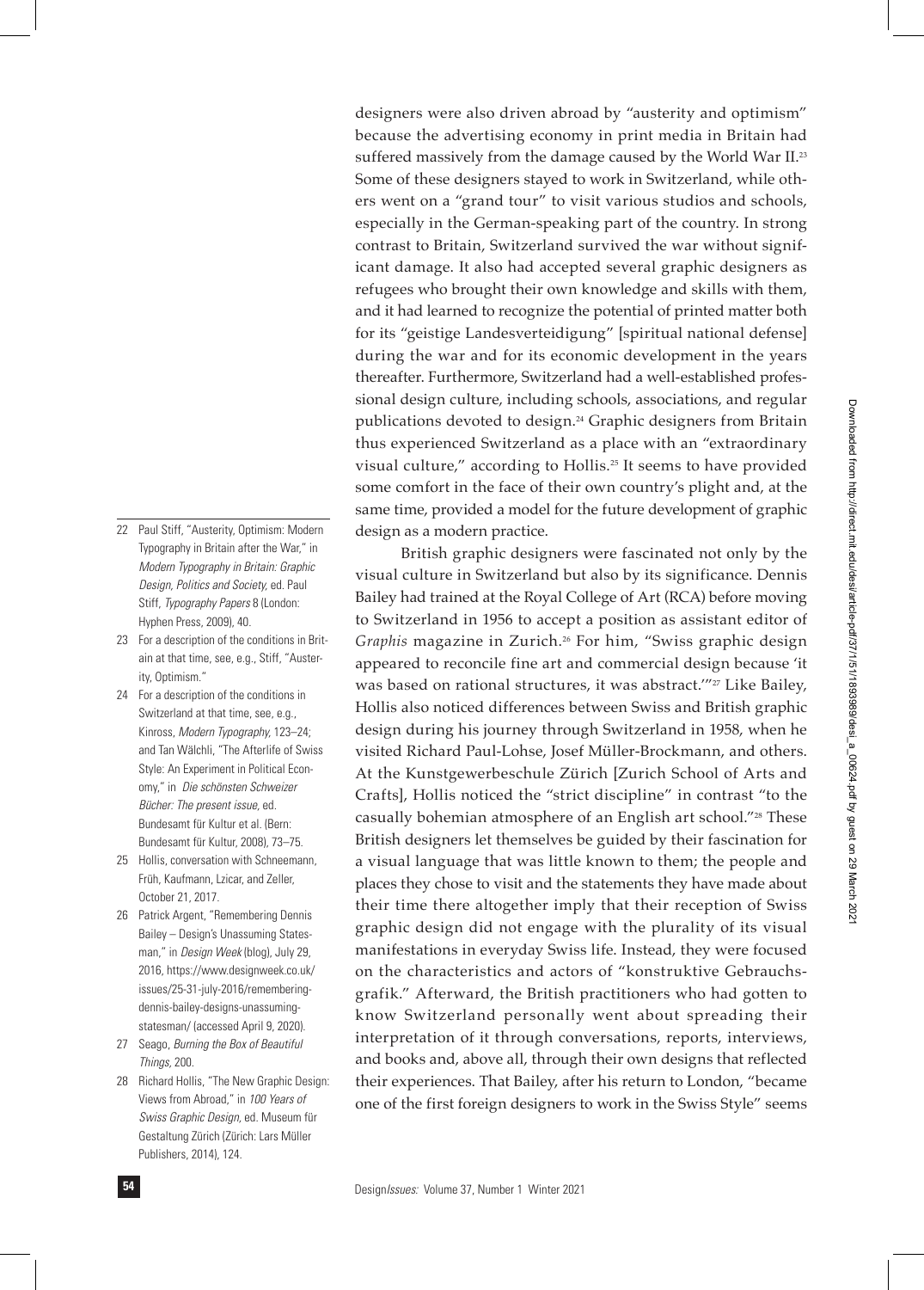#### Figure 1

Dennis Bailey's cover of the catalog for the exhibition, *The Book of Kells,* at the Royal Academy, 1961. Courtesy of Royal Academy of Arts Archive.



apt (see Figure 1). This interpretation of graphic design from Switzerland subsequently became the mainstream in Britain.<sup>29</sup>

#### **Style of the Moment**

So far, we have followed how British graphic designers learned about graphic design from Switzerland, both as recipients of imported Swiss trade magazines and books and as travelers to Switzerland who saw designed objects with their own eyes and were given first-hand knowledge of the design concepts and methods by Swiss graphic designers themselves. But how did British graphic designers interpret graphic design from Switzerland in their designs and writings? And how did those objects and texts influence the understanding of Swiss graphic design in Britain and elsewhere?

Graphic design from Switzerland as a short-term fashion became obvious in the design of *ARK magazine,* published by the RCA. Students in its graphic design program became designers

<sup>29</sup> Richard Hollis, *Swiss Graphic Design: The Origins and Growth of an International Style, 1920–1965* (London: Laurence King, 2006), 255.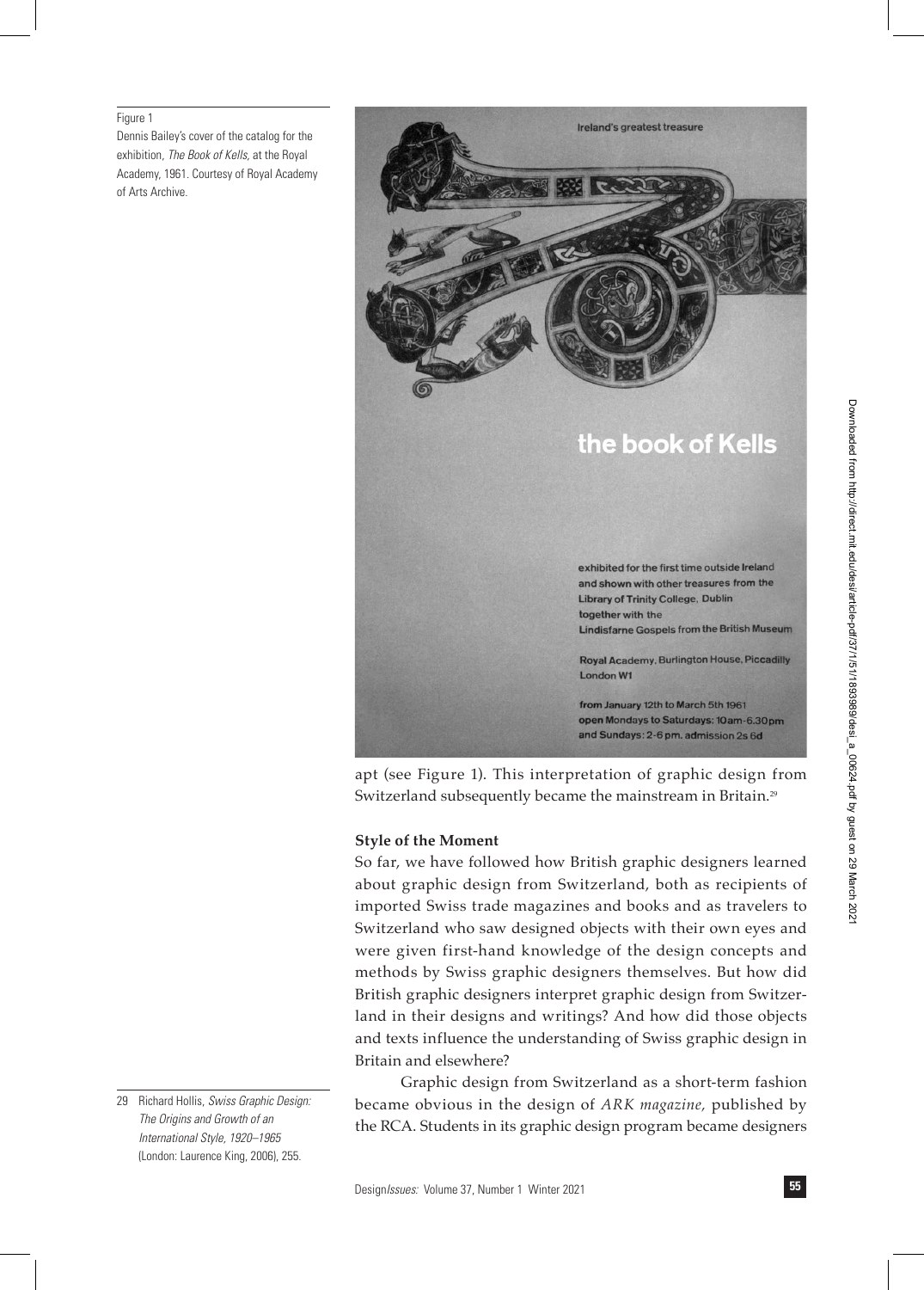Figure 2

Derek Coutts's cover of ARK 35, 22×27 cm, Spring 1964. Courtesy of Royal College of Art archive.



for a single issue. The covers of the magazine thus offered constantly changing layouts based on individual preferences, while also "captur[ing] changing ideas about the nature of communication design" in the time when they were designed.<sup>30</sup> Here, the shift of cover design "toward modernist, abstract, geometric imagemaking" also represented a shift "from crafts-based specialism of drawing to printing, to a modern graphic discipline at the RCA."31 The increasing aesthetic appeal in Britain of modernist graphic design from Switzerland is clearly revealed in the layout for *ARK* 35 in Spring 1964, designed by Derek Coutts (see Figure 2). Its three-column grid, the generous use of white space, the grotesque typeface in lowercase letters, and the black-and-white photographs in the aesthetic of "Neue Sachlichkeit" [New Objectivity] are reminiscent of publications, such as *Die neue Graphik/The new graphic art/ Le novel art graphique* (1959) designed by Karl Gerstner. Seen in the context of previous and subsequent issues, *ARK*'s excursion here into Swiss graphic design remains an isolated case. When understood as Swiss Style and applied to editorial design, Swiss graphic design was just one of many styles, a trend of the time, and correspondingly ephemeral.

A more long-term, frequently mentioned example of the application of elements and methods of "konstruktive Gebrauchsgrafik" in Britain is the visual identity of the National Theatre,

30 Ibid.

31 Bowstead, "Ark Magazine from Cover to Cover," 5–6.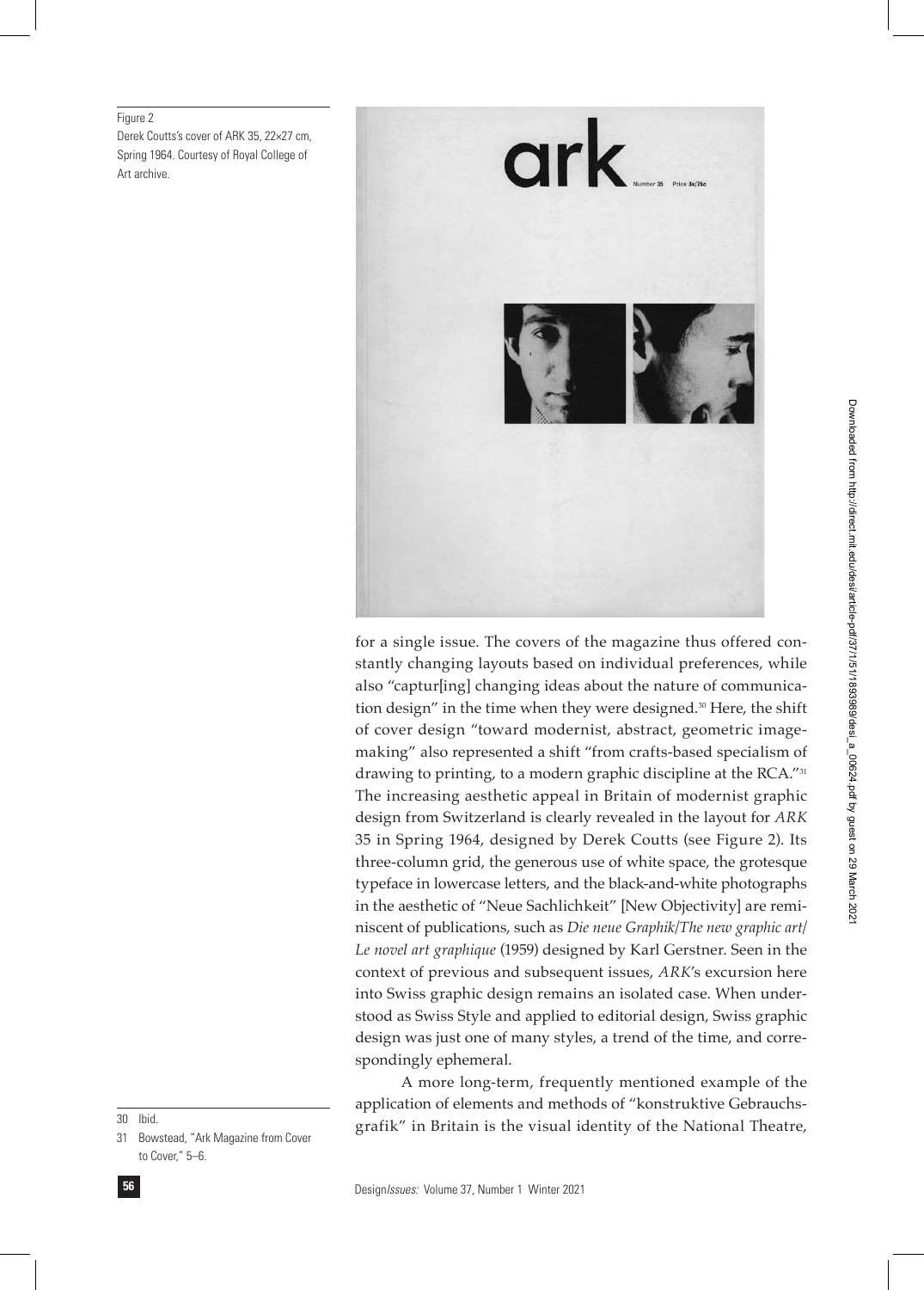#### Figure 3

Ken Briggs's poster for "Home and Beauty" at the National Theatre, 1968. Courtesy of National Theatre Archive/Reg Wilson.



as developed and maintained by Ken Briggs from 1963 to 1974 (see Figure 3).32 Briggs got to know Swiss graphic design before starting to work for the National Theatre. Once again, the source of his knowledge was the magazine *Neue Grafik/New Graphic Design/ Graphisme Actuel,* to which Briggs was introduced by Germano Facetti "during a stint working at Rathone Books."33 Apart from the fact that Briggs used Helvetica for the title and text, which was rarely used by graphic designers in Switzerland, his designs were clearly similar to the products of "konstruktive Gebrauchsgrafik." It is therefore understandable that Briggs's programs and posters for the National Theatre were retrospectively claimed to exhibit a "Swiss-influenced austerity" and were compared with "Josef Müller-Brockmann's works for the Opera House in Zurich or Massimo Vignelli's for the Piccolo Theatre in Milan."34 But why were Briggs and his colleagues fascinated with this style of modern typography? Rick Poynor has suggested in retrospect that it

<sup>32</sup> Hollis, *Swiss Graphic Design.*

<sup>33</sup> Fraser Muggeridge, "Ken Briggs: 1931– 2013," in *Eye Magazine* (blog), January 24, 2014, http://www.eyemagazine.com/ blog/post/ken-briggs-1931-2013 (accessed April 9, 2020).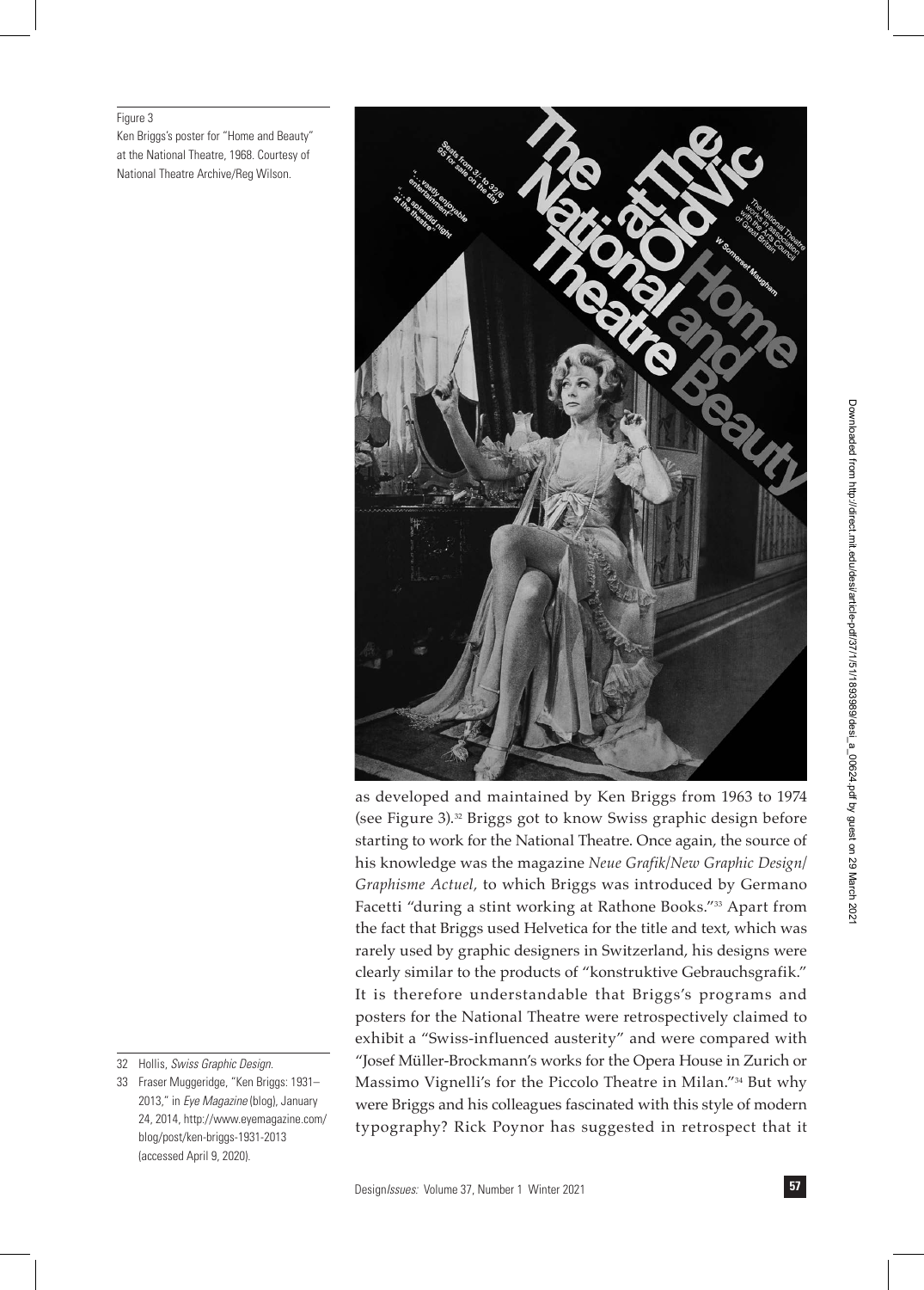"offered a highly persuasive model of rigorous professional practice," in that "Swiss posters and publications were composed with an almost scientific sense of precision and control, yet at the same time they often possessed enormous graphic force."35

Another British graphic designer who traveled through Switzerland was Ken Garland. In 1960 he was the art director of the British magazine Design and was sent to Switzerland by his employer to report on "how periodicals [in Switzerland] came to be so well produced and printed."36 That same year, he published the article, "Structure and Substance" in *The Penrose Annual,* in which he situates contemporary tendencies in graphic design in Switzerland and the United States within the history of modern art. In so doing, Garland created a long-lasting narrative that put Swiss graphic design—without providing a label for it—into the historical succession of the Bauhaus and the New Typography of England. This perspective became the template for subsequent historical narratives, including Hollis's *Swiss Graphic Design: The Origins and Growth of an International Style, 1920–1965,* published some forty years later.<sup>37</sup> Like Garland's article, Hollis "tracks the development of *das* [sic] *neue Grafik* from its roots in Henry van de Velde's 'rational style' and the 'tradition' of German New Typography to its exportation to the United States."38 Hollis tries to define these tendencies from his perspective as a foreigner:

The two years 1958 and 1950 saw the Modernists realize their ambitions: they established a style and a point of view which they labeled "Constructive," or "neue Grafik" (new graphic design), and this was now identified abroad as "Swiss Graphic Design."39

Hollis's book, *Swiss Graphic Design,* has since become a reference work; it was published in a German translation funded by the Swiss Arts Council Pro Helvetia as it relaunched the international discourse on graphic design from Switzerland. The success of this book has been attributed to its form "as a catalogue of the 'objective, rational manner' and in its strong sense of the cultural determinism of its universal applications."40 Rather like the Swiss designer-authors of the 1950s and 1960s, the "sense of intimate acquaintance with the development and practice of graphic design" can be traced back to Hollis's many years of practice as a graphic designer.41 As a widespread, frequently discussed phenomenon in graphic design history, practitioner-historians themselves obviously "played a significant role in helping to establish what a graphic design history might be," and in doing so also promoted the identification of "konstruktive Gebrauchsgrafik" with "Swiss graphic design" and its international dissemination.42

We have thus reconstructed how an "emerging generation of graphic designers" developed their interpretations of "konstruktive Gebrauchsgrafik" to promote a "Swiss Style" with

- 34 Simon Esterson, "Inspiration," *Eye Magazine* 15, no. 58 (2005): 73.
- 35 Rick Poynor, *National Theater Posters: A Design History* (London: Unit Editions, 2017), 20.
- 36 Anne Odling-Smee, "Reputations/Ken Garland," *Eye Magazine* 17, no. 66 (2007): 62.
- 37 Hollis, *Swiss Graphic Design.*
- 38 Michael J. Golec, "A Review Essay," *Design Issues* 24, no. 2 (Spring 2008): 86.
- 39 Hollis, *Swiss Graphic Design,* 205.
- 40 Golec, "A Review Essay," 86.
- 41 Rick Poynor, "The Enduring Influence of Richard Hollis," Design Observer, http://designobserver.com/feature/theenduring-influence-of-richard-hollis/ 33398 (accessed April 9, 2020).
- 42 Teal Triggs, "Graphic Design History: Past, Present, and Future," *Design Issues* 27, no. 1 (Winter 2011): 4.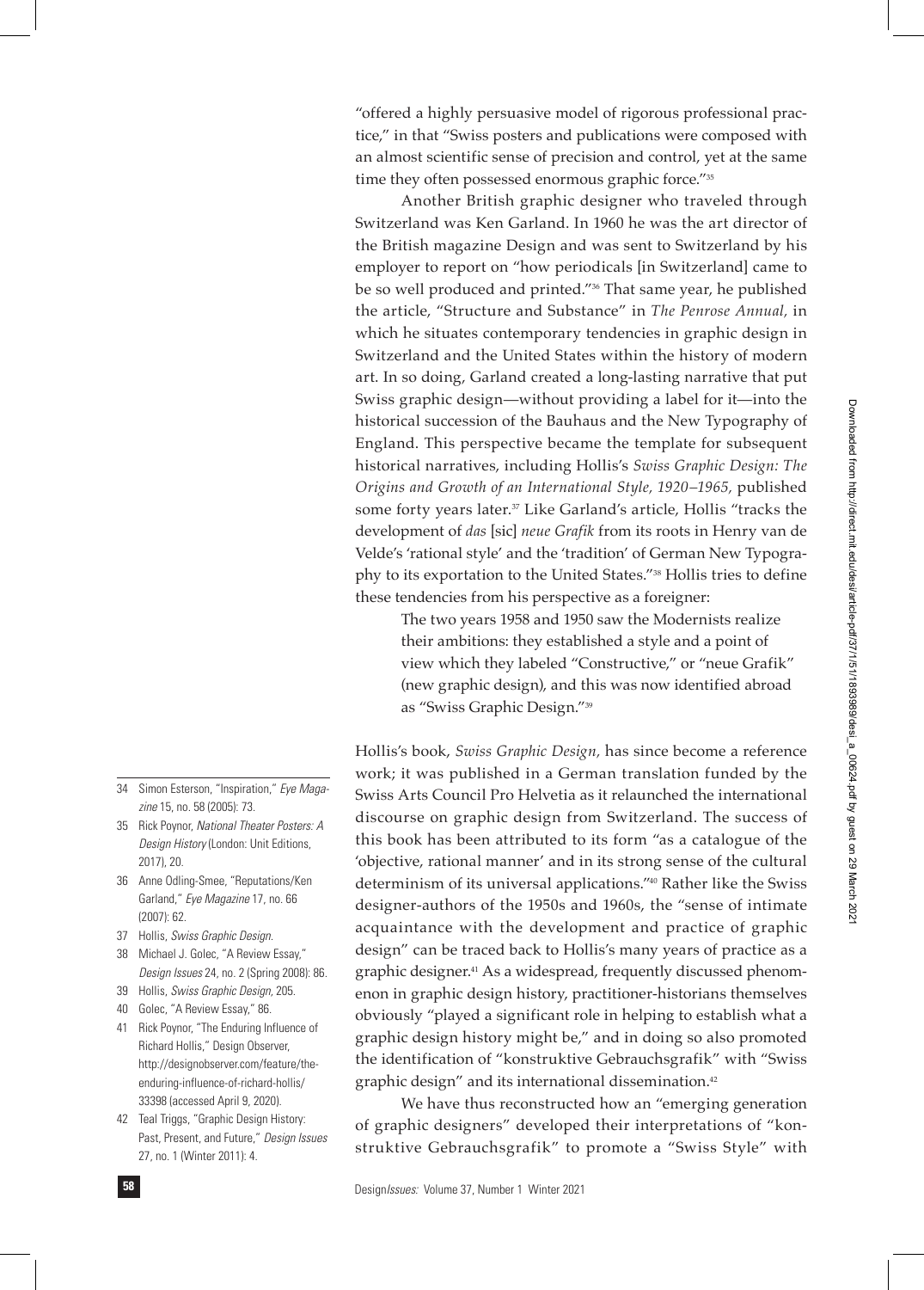clearly defined formal characteristics, making it the "style of the moment" in England at that time, as Kinross has put it.43 We also have observed how the same generation expanded this style into Swiss graphic design and provided it with a history.

So is "Swiss graphic design" actually a British invention? No, of course not. However, on several levels of the discourse, British actors contributed both to the construction of Swiss graphic design and to our current understanding of it.<sup>44</sup> First, British graphic designers reported on graphic design from Switzerland and thus disseminated their experiences and their interpretation of that design in and according to the British design discourse. Second, graphic designers incorporated the stylistic characteristics and methods of "konstruktive Gebrauchsgrafik" in their design of objects and thus into British visual culture. And third, practitionerhistorians contributed in retrospect to the construction of the labels "Swiss graphic design" and "Swiss typography" to signify an epoch of graphic design history. These narratives were subsequently disseminated in publications on the international market. It is probably to these practitioner-historians that Swiss graphic design owes its reputation and status, which remain considerable to this day. However, beyond the Brits' appreciation of the formal qualities of "konstruktive Gebrauchsgrafik," there was also an exchange between British and Swiss graphic designers that thus far has been given less attention in historiography.

#### **Approach to Design Problems**

Although Kinross claims that the "functional aspirations [of Swiss typography] might be further doubted," Swiss graphic designers have disavowed "style"—and not without reason.<sup>45</sup> "Konstruktive Gebrauchsgrafik" can also be understood as an approach to the problems of modern society and therefore as a contribution to the development of "visual communication" and "design" as scholarly fields. We have encountered this notion in discussions with British experts, and I investigate it here using the example of Anthony Froshaug as a mediator between British and continental graphic design.

After his training, Froshaug worked as a freelance graphic designer and typographer in Britain. In 1945 he tried to publish in English Jan Tschichold's, "Typografische Entwurfstechnik" of 1932, along with other texts; one year later, he contacted Max Bill with a view to publishing texts of his in English translation through Isomorph Ltd., a small publishing company that he had co-founded. Both efforts failed: Tschichold withdrew because of differences of opinion with Froshaug, while Bill proposed the publication of "something that would give insights into the methods of design: within particular areas... and these areas in connection with other fields and in relation to each other."46 This interdisciplinary notion

45 Kinross, *Modern Typography,* 132.

<sup>43</sup> Kinross, *Modern Typography*, 123.

<sup>44</sup> See John A. Walker, *Design History and the History of Design* (London: Pluto, 1990) 15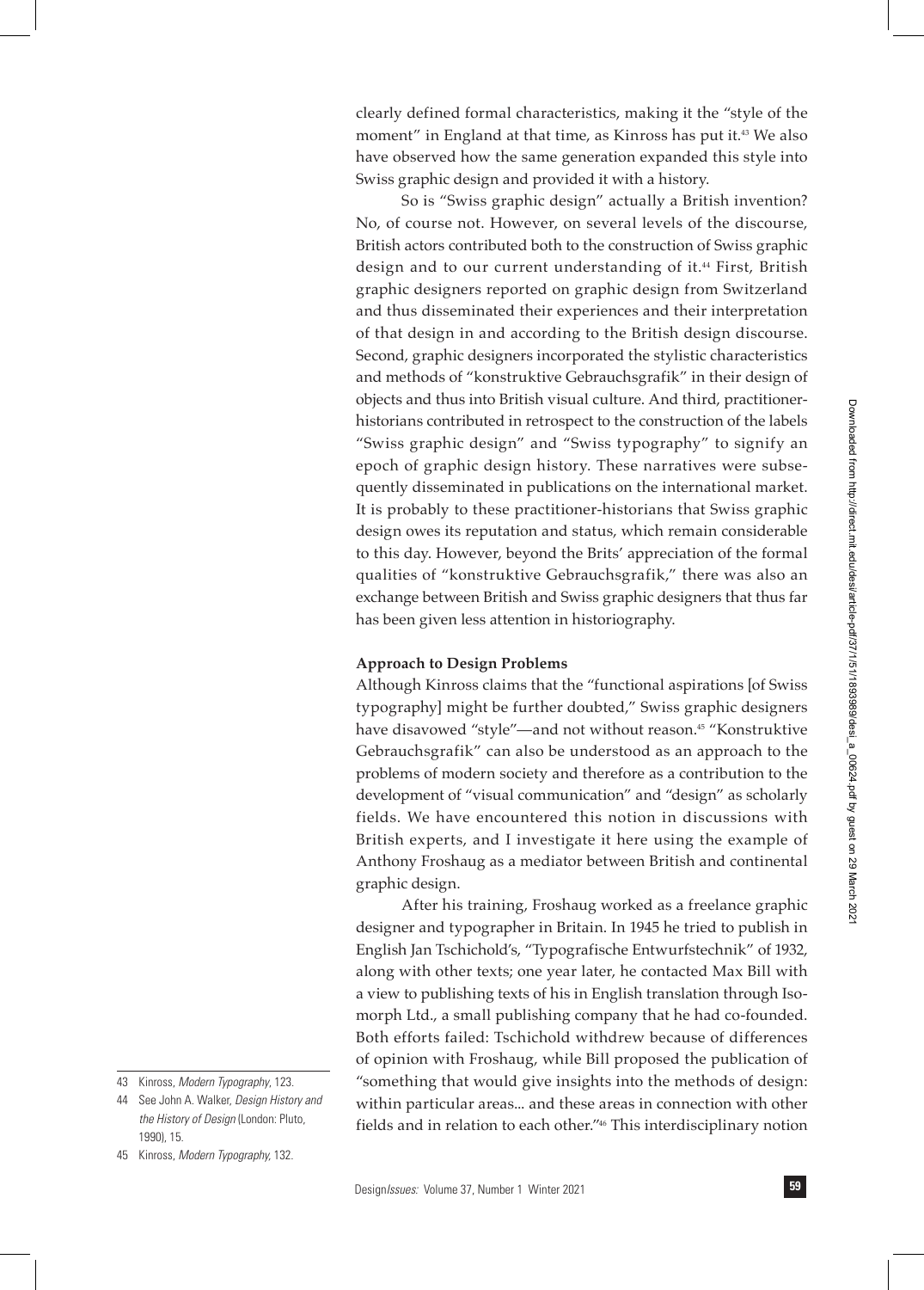of a kind of "design primer" was not pursued beyond an exchange of ideas. However, what becomes apparent here is Froshaug's interest in the exchange of theories beyond cultural traditions and his interest in an international discourse on modern design.

Froshaug's teaching activities were more successful than his ambitions as a publisher. As a lecturer in the foundation course at the Ulm School of Design from 1957 to 1961, he experimented with scientific approaches to visual communication and imported them into Britain. In his course titled "Visual Methodology," he "introduced students to mathematical theories of graphs and lattices" and to how these "could be applied to real-life problems."47 In addition, he designed the first five issues of the school's journal, *Ulm.* In this process, he examined the "Swiss-German typography of formal order," but instead of copying its methods or stylistic elements, he combined them with traditional typesetting techniques to create a pragmatic editorial system.<sup>48</sup> After his return to Britain in 1961, Froshaug disseminated his approach to design at the RCA, both through his teaching job at the graphic design department and in a cross-departmental course in sign systems.<sup>49</sup> In a letter to the college, he explained his idea of a contemporary postgraduate design education based on an "attempt to teach each discipline and technique in terms of design problems," as opposed to "typo for typo's sake."50 He was discouraged by the hostility to theory at the RCA at that time, so he developed a more "Ulm-like" diploma course in visual communication at Watford College of Technology, School of Art, which opened in 1965. In describing the aim of this course, Froshaug explained that he sought to train designers who have "the ability to move freely and with assurance outside the complex of craft skills," based on a recognition of the "rapidly-increasing complexity, scale and importance of visual communication in society, and the opportunities it offers."51 His teaching activities thus reflected an attitude that can be traced back to the basics of "konstruktive Gebrauchsgrafik," but without being restricted to its formal-aesthetic elements.

This methodological approach became clearer in Froshaug's contribution to the first Conference on Design Methods in London, which he presented a few days before the conference in Switzerland.<sup>52</sup> This conference, held at Imperial College in London, September 19–21, 1962, is considered now to be the origin of the Design Methods Movement. Its members shared the aim of finding rational, repeatable, predictable methods for design processes that had previously been more or less intuitive.<sup>53</sup> Froshaug was part of the organizing committee, along with Bruce Archer, a teaching colleague at the RCA who had also occasionally taught at the Ulm

- 46 Anthony Froshaug, *Anthony Froshaug: Documents of a Life,* vol. 2, ed. Robin Kinross (London: Hyphen Press, 2000), 144.
- 47 Victor Margolin, "Anthony Froshaug: Typography and Texts/Documents of a Life," *Journal of Design History* 15, no. 2 (January 1, 2002): 122.
- 48 Anthony Froshaug, *Anthony Froshaug: Typography & Texts,* vol. 1, ed. Robin Kinross (London: Hyphen Press, 2000), 27.
- 49 Froshaug, *Anthony Froshaug: Typography & Texts,* 30–31.
- 50 Froshaug, *Anthony Froshaug: Documents of a Life,* 196.
- 51 Froshaug, *Anthony Froshaug: Typography & Texts,* 185.
- 52 Froshaug, *Anthony Froshaug: Documents of a Life,* 204.
- 53 Claudia Mareis, *Theorien des Designs zur Einführung: Zur Einführung* [An Introduction to Theories of Design] (Hamburg: Junius, 2014), 163.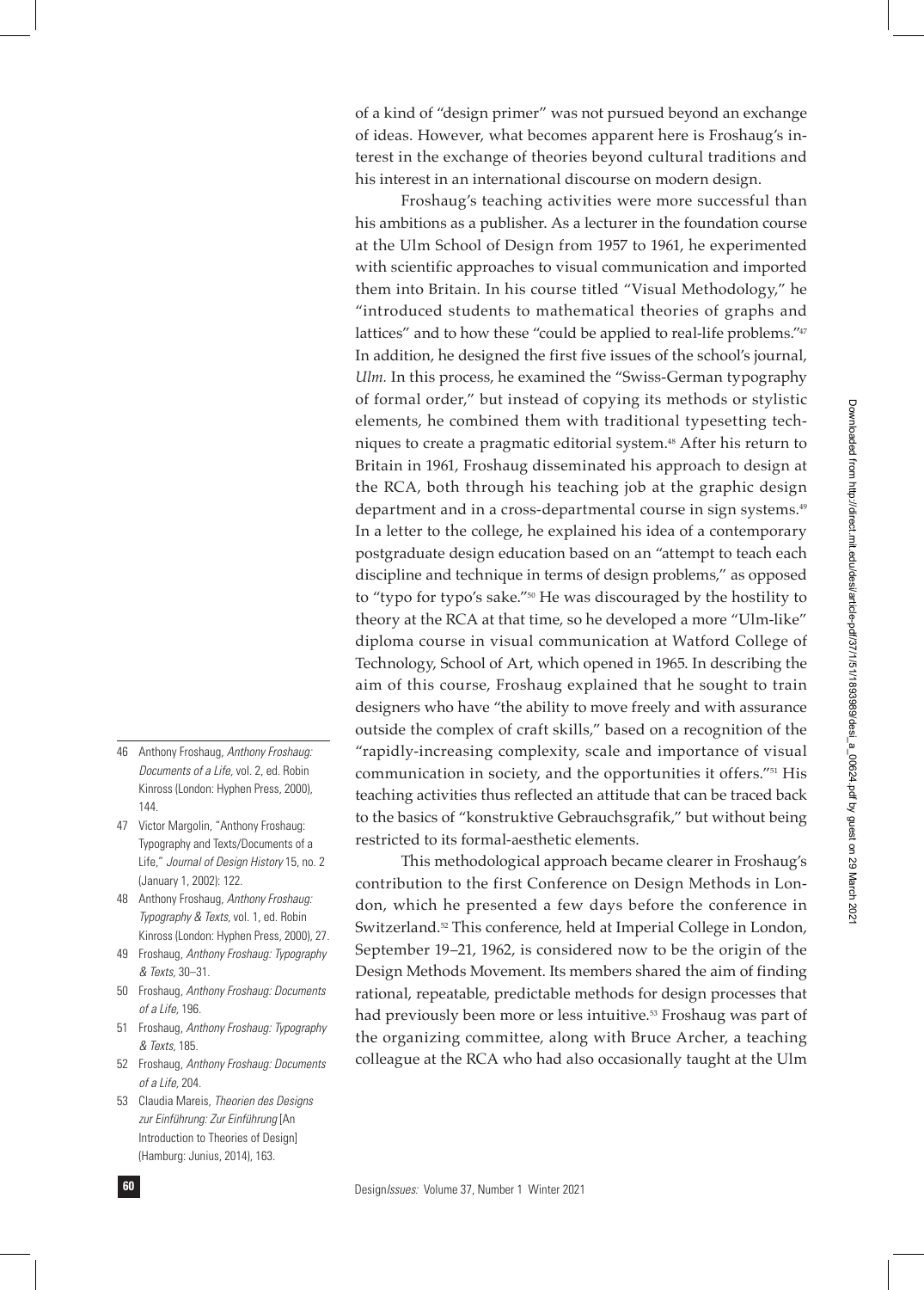Handsetzervereinigung Zürich und Gruppe Korrektoren Schweizerischer Werkbund, Ortsgruppe Zürich<br>Verband Schweizerischer Grafiker, Ortsgruppe Zürich Kunstgewerbeschule der Stadt Zürich

## **Anthony Froshaug, London** Der Gebrauch von Methoden bei der visuellen Gestaltung Vortrag mit Lichtbildern

Freitag<br>14. September 1962<br>20 Uhr Kongreßhaus Zürich<br>Kammermusiksaal Gotthardstraße 5, Eingang U, 1. Stock

Herr Anthony Froshaug war Hauptlehrer für Typographie<br>an der Central School of Arts and Crafts, London, während vier Jahren Dozent an der Hochschule für Gestaltung in Ulm, Gastprofessor an der Norwegischen Technischen Hochschule, Trondheim, und ist jetzt und ist jetzt<br>Lehrer für graphische Gestaltung und Innengestaltung<br>an der Royal College of Art, London.

#### Figure 4

Announcement card for Anthony Froshaug's lecture, "Der Gebrauch von Methoden bei der visuellen Gestaltung" [The Use of Methods in Visual Design], 10.5×21.5 cm, 1962 (designer unknown). Courtesy of Anthony Froshaug Archive, University of Brighton Archives.

- 54 Froshaug, *Anthony Froshaug: Typography & Texts,* 32. See also John Chris Jones, "Conference on Design Methods, 1962," Softopia: my public writing place (website), 2002, http://www.publicwriting. net/2.2/dmconference1962.html (accessed April 9, 2020).
- 55 Froshaug, *Anthony Froshaug: Typography & Texts,* 131.
- 56 Donald Schön, *The Reflective Practitioner: How Professionals Think in Action* (New York: Basic Books, 1983).
- 57 Lucius Burckhardt, "Mathematik als Designaufgabe" [Mathematics as a Design Task], *Das Werk: Architektur und Kunst/L'Oeuvre: architecture et art* 49, Nr. 11 (1962): 258–59.

School of Design. He also designed the letterhead for the conference and presented a paper but decided against publishing it in the proceedings.54 As a result, the lecture can only be partially reconstructed from his incomplete notes. Although Froshaug questions the universal applicability of the terms "method" and "system" and thus also the beliefs of various other lecturers—his contribution concretizes his pragmatic understanding of how to approach design problems. Refuting the opposition of systematic and intuitive methods seems important to him, and instead, he stresses that both have their own momentum at certain stages of the process.55 Froshaug thus addresses issues similar to the issues raised by Donald Schön in his 1984 publication, *The Reflective Practitioner: How Professionals Think in Action.*56 Both can be read as an argument for visual communication to position itself between craftsmanship and science—a perspective that is still understood and taught by many practitioners and theoreticians today.

Scholars have paid less attention thus far to Froshaug's contribution in spreading his understanding of a methodical approach to visual communication in Switzerland. At the invitation of the typographer, Hans Rudolf Bosshard, Froshaug gave a lecture titled "Der Gebrauch von Methoden bei der visuellen Gestaltung" [The Use of Methods in Visual Design] at the Kongresshaus Zürich on September 14, 1962 (see Figure 4). Lucius Burckhardt, a friend of Froshaug from his days at the Ulm School of Design, reported on this lecture in *Das Werk: Architektur und Kunst/L'oeuvre: architecture et art* [The Oeuvre: Architecture and Art], the journal of the Schweizer Werkbund [Swiss Werkbund].<sup>57</sup> Burckhardt wrote that Froshaug had presented a playful, problemsolving approach in his teaching method that was not reduced to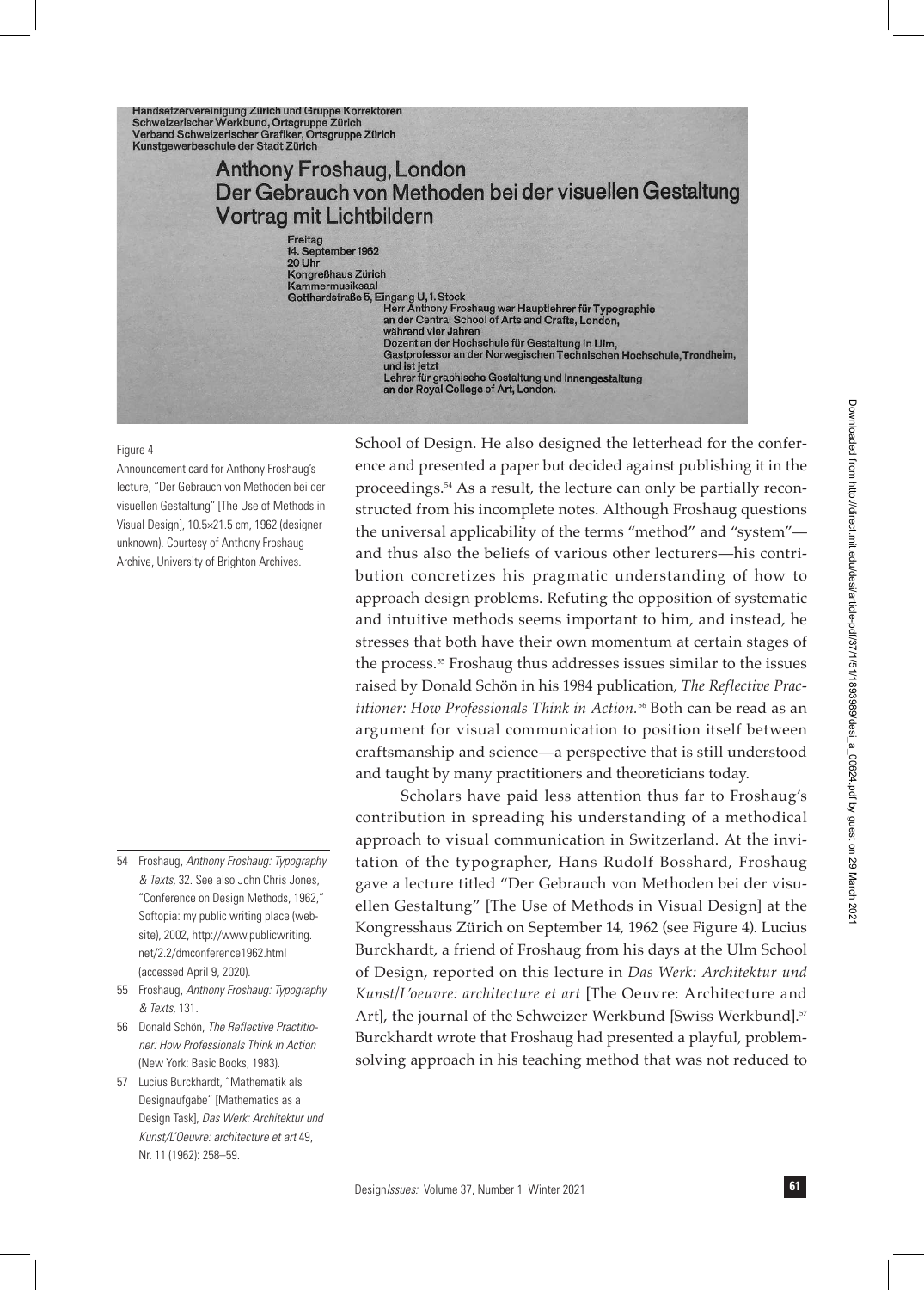graphic design but "could in fact be employed… in strategy or in economic planning."58 In doing so, Froshaug opposed craft-based graphic designers who "have employed 'off the cuff' methods to solve their problems."59 This accusation might well have found open ears among Swiss graphic designers. But Froshaug went much further, aiming for a "general methodology of the territory of visual communication and design."60 This scope of his concern seems to have gone beyond the reach of the numerous Swiss graphic designers who were present. Looking back, Bosshard claims that "everybody was there—Bill, Lohse—but nobody understood what Froshaug said."61 Froshaug's lecture thus revealed the limits of "konstruktive Gebrauchsgrafik," which appeared to be functional and problem-oriented but limited to the organization of information on printed matter.

#### **Toward a Transnational Discourse**

To conclude, I want to draw attention to the complex international interaction of design discourses—namely, to how reduction, organization, and systematization as methods connected to "konstruktive Gebrauchsgrafik" developed into theories of visual communication in Britain and elsewhere; and upon being re-imported into Switzerland, these methods and theories contributed to the establishment of a new scholarly field. As with the invention of "Swiss graphic design," these processes and developments cannot be attributed solely to Swiss and British actors. However, while the formal interpretation of "konstruktive Gebrauchsgrafik" as the Swiss Style is obvious, we are here dealing with theoretical contributions to a transnational discourse that no longer allows for national attributions. Accordingly, in contrast to the Swiss Style, visual communication as a modern approach has never been and cannot be traced back historically to a single cultural origin. The historiography of visual communication can instead be understood as a constant process of exchange, representing an alternative to the history of style in which it still seemed like one thing led to another.

By investigating the migration of ideas, objects, and people in connection with design, this article, and the research project from which it emerged, can be understood as a contribution to a post-national design historiography that seeks to expand the discourse on Swiss graphic design and other national design narratives beyond its own borders. As an emigrant German and now a German-Swiss citizen, I belong to a generation of practitioner-historians—along with many of my colleagues—who belong

- 58 Froshaug, *Anthony Froshaug: Documents of a Life,* 205.
- 59 Froshaug, *Anthony Froshaug: Typography & Texts,* 131.
- 60 Froshaug, *Anthony Froshaug: Documents of a Life,* 206.
- 61 Louise Paradis and Roland Früh, "Interview: Hans Rudolf Bosshard," TM RSI SGM 1960–90: Research Archive, 2012, http://www.tm-research-archive. ch/interviews/hans-rudolf-bosshard/ (accessed April 9, 2020).